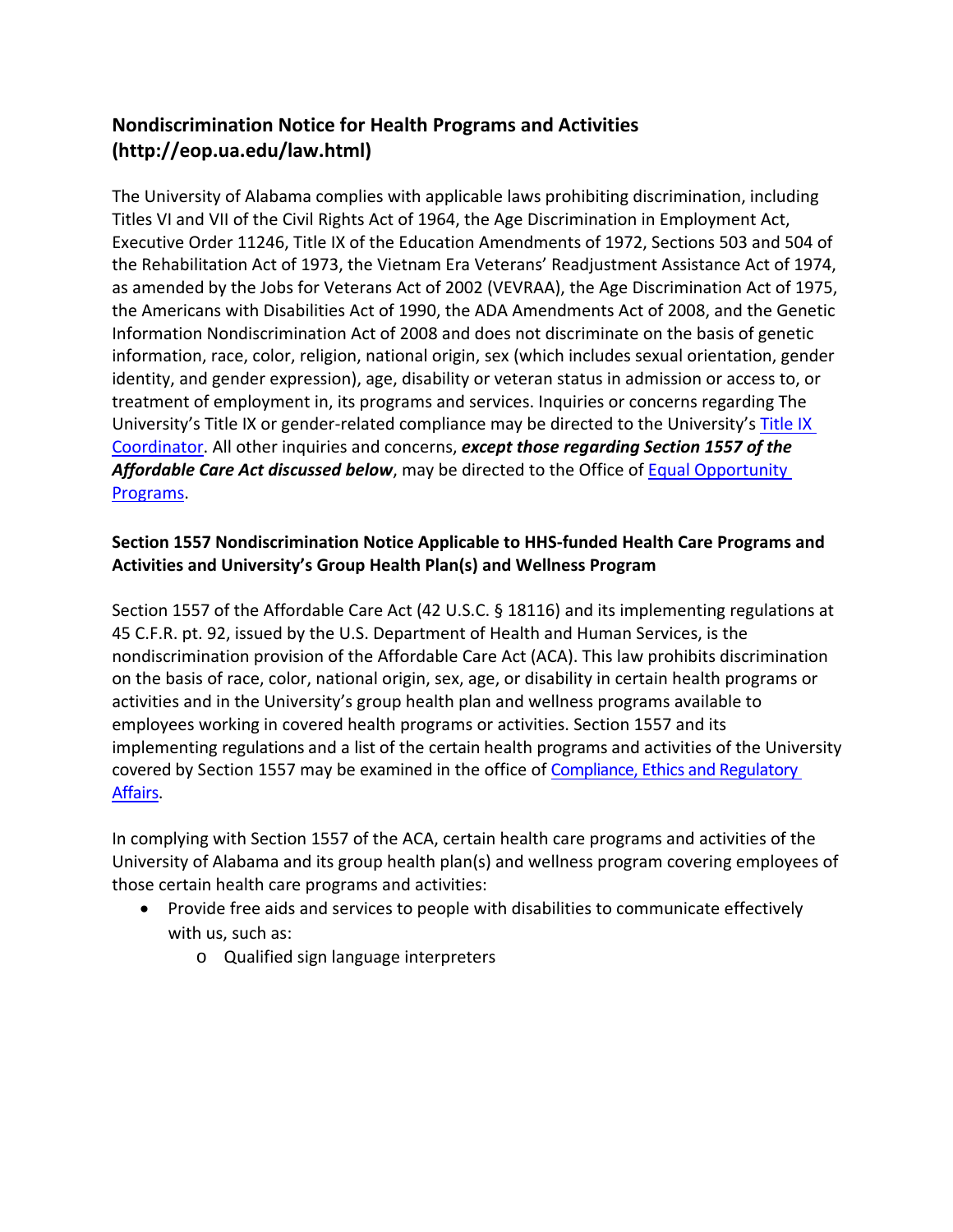- o Written information in other formats (large print, audio, accessible electronic formats, other requested formats)
- Provide free language services to people whose primary language is not English to communicate effectively with us, such as:
	- o Qualified interpreters
	- o Information written in other languages

The University of Alabama has adopted an internal grievance procedure providing for prompt and equitable resolution of complaints alleging any action prohibited by Section 1557. If you believe that The University of Alabama has failed to provide these services or discriminated in another way against you or others on the basis of race, color, national origin, age, disability, or sex in health programs or activities or group health plans covered by Section 1557, you can file a grievance with:

> Compliance, Ethics, and Regulatory Affairs 401 Queen City Avenue Box 870107 Tuscaloosa, AL 35487 205-348-2334 [cera@ua.edu](mailto:cera@ua.edu)

It is against the law for The University of Alabama to retaliate against anyone who opposes discrimination, files a grievance, or participates in the investigation of a grievance.

## **Grievance Procedure:**

- Grievances must be submitted to Compliance, Ethics, and Regulatory Affairs within 60 days of the date the person filing the grievance becomes aware of the alleged discriminatory action.
- A complaint must be in writing, containing the name and address of the person filing it. The complaint must state the problem or action alleged to be discriminatory and the remedy or relief sought.
- The Section 1557 designee shall conduct an investigation of the complaint. This investigation may be informal, but it will be thorough, affording all interested persons an opportunity to submit evidence relevant to the complaint. The designee will maintain the files and records of The University of Alabama relating to such grievances. To the extent possible, and in accordance with applicable law, the designee will take appropriate steps to preserve the confidentiality of files and records relating to grievances and will share them only with those who have a need toknow.
- The Section 1557 designee will issue a written decision on the grievance, based on a preponderance of the evidence, no later than 30 days after its filing.